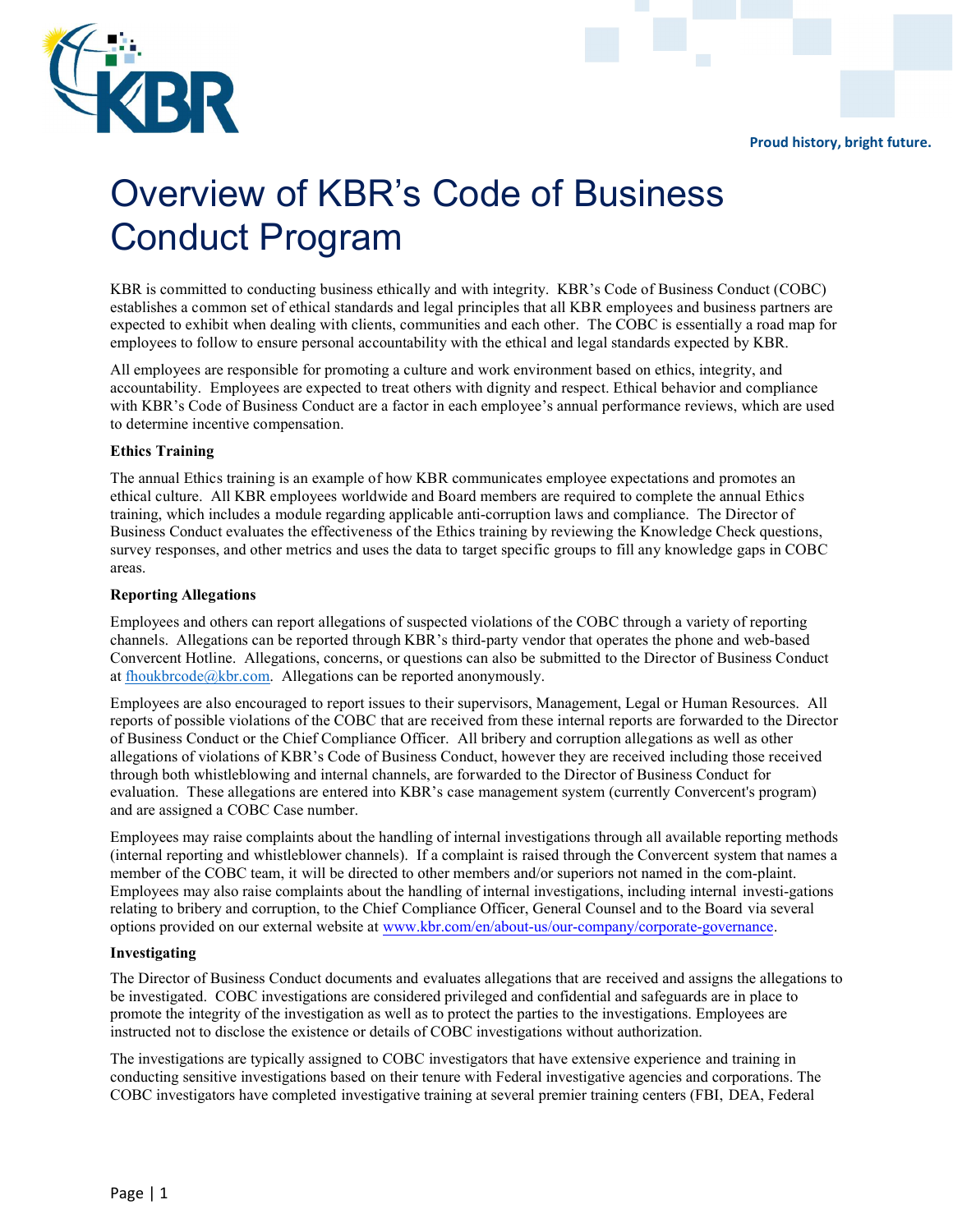

Law Enforcement Training Center, Inspector General Academy, and the US Postal Inspector Academy). COBC investigators also have training and experience in conducting workplace investigations. From time to time, the Director of Business Conduct may assign an investigation to KBR personnel outside of the COBC Team, including in-house attorneys or KBR personnel with expertise in specialized areas (for example, Anti-Corruption Compliance, Internal Audit, HR, Quality Assurance, Procurement). In such cases, the Director of Business Conduct ensures the investigation is conducted independently and by qualified personnel. All matters that are designated as Anti-Corruption matters are referred by the Director of Business Conduct to the Chief Compliance Officer and the Chief Counsel for Anti-Corruption Compliance. In consultation with the Chief Compliance Officer and General Counsel, the Director of Business Conduct and/or the Chief Counsel for Anti-Corruption Compliance may engage external counsel to assist with or conduct internal investigations.

#### Reporting Structure

The Chief Compliance Officer, who oversees the COBC Group, reports directly to the General Counsel, to ensure that the COBC program operates independently and with the autonomy necessary to effectively perform their mission with integrity.

The status of significant COBC investigations, including all matters relating to allegations of a violation of anticorruption laws or fraud, are reported to the General Counsel on a monthly basis and to the Audit Committee on a quarterly basis through scheduled reporting. Time-sensitive information is also reported to the General Counsel and Audit Committee outside of the scheduled meetings. KBR's COBC Investigative Procedures require findings of substantiated misconduct (including findings related to fraud and corruption) to be reported to the appropriate management, KBR's General Counsel and the Audit Committee of the Board of Directors and to be appropriately remediated. KBR's Chief Compliance Officer and General Counsel are responsible for evaluating reports of fraud, corruption, and criminal misconduct and recommending appropriate action, including evaluating whether disclosure of such information to relevant authorities is appropriate or warranted. The Audit Committee, to the extent necessary, reviews with General Counsel legal matters that may have a material impact on the Corporation's financial statements, the Corporation's compliance policies and any material reports or inquiries received from regulators or governmental agencies.

#### Retaliation

KBR supports employees who make ethical decisions to benefit the company. Whether it is stopping unsafe work practices, reporting misconduct, or prohibiting retaliation against employees who report wrongdoing. KBR supports these employees that are working in the best interests of KBR to encourage the reporting of suspected COBC violations.

KBR does not tolerate retaliation against employees that report suspected COBC violations in good faith. Retaliation allegations involving previously disclosed COBC violations are also thoroughly investigated by COBC investigators. All allegations of non-compliance with the anti-retaliation policy are investigated thoroughly and enforced rigorously. Substantiated cases of retaliation can result in employee termination. The Director of Business Conduct also conducts periodic reviews concerning whistleblower allegations to identify trends and implements any corrective measures to ensure employees are confident in the reporting system without fear of retaliation.

#### Conflicts of Interest

Conflicts of interest may arise when KBR employees have personal interests that are in competition or divergent to KBR's interests. These personal interests can unduly influence the employee's business judgments, decisions, or actions by not having the employee perform in the best interests of KBR.

A non-exhaustive list of situations and relationships for the employee that can create a possible or actual conflict of interest includes:

- Personal workplace relationships (e.g., hiring or supervising a closely related person or in a personal relationship with a direct or indirect subordinate employee),
- Serving as a director or consultant for a non-KBR entity;